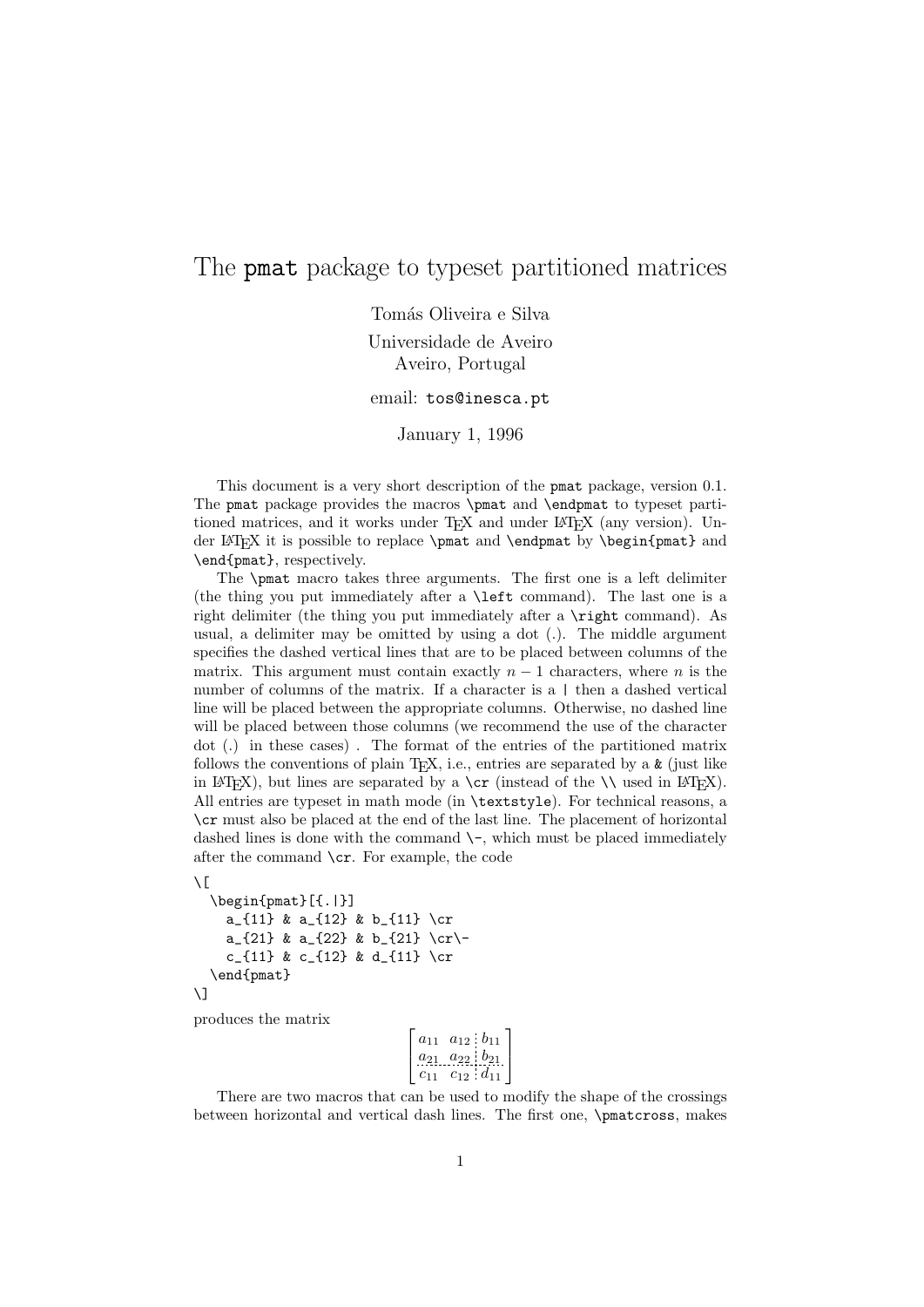horizontal and vertical dash lines to cross. (It is the default.) The other, \pmatnocross, makes the lines not to cross. Under LATEX2e, the first one can be made the default (it already is) by passing the option cross to the package, and the second one can be made the default by passing the option nocross to the package. The difference between the two forms can be examined in the following example (before the second \begin{pmat} we have put a \pmatnocross)

| $ a_{11} \t a_{12}  b_{11}$ | $ a_{11} \t a_{12} \t b_{11} $ |
|-----------------------------|--------------------------------|
| $a_{21} a_{22} b_{21}$      | $a_{21} a_{22} b_{21}$         |
| $c_{11}$ $c_{12}$ $d_{11}$  | $c_{11}$ $c_{12}$ $d_{11}$     |

There are seven internal parameters that control the inner workings of the pmat macros. To hide their names they can only be accessed or changed through the macros \pmatget and \pmatset. The \pmatget macro takes one argument, the number of the parameter (from 0 to 6). It "returns" the current value of that parameter. The \pmatset macro takes two arguments, the number of the parameter, and its new value. All parameters are dimensions, so do not forget to put a unit of length (such as mm) after its numerical value. The seven parameters are the following:

- 0 This parameter controls the length of a dash "unit". All horizontal and vertical dash lines have a length that is an integer multiple of this parameter. Its default value is 2.88pt.
- 1 This parameter controls the thickness of the dash lines. Its default value is 0.36pt.
- 2 This parameter controls the minimum distance between two lines. Its default value is 2pt.
- 3 This parameter controls the minimum distance between two columns. Its default value is 8pt.
- 4 This parameter controls the minimum width of each entry of the matrix. Its default value is 0pt.
- 5 This parameter controls the minimum height of each entry of the matrix. Its default value is 6pt.
- 6 This parameter controls the minimum depth of each entry of the matrix. Its default value is 1.5pt.

Due to the way lengths are quantized, to avoid larger than strictly necessary gaps between lines the values of  $[5] + ([1] + [2])/2$  and  $[6] + ([1] + [2])/2$  should be smaller but close to a multiple of [0]. (A number inside square brackets refers to the corresponding parameter.) For example, the code

```
\setminus[
  \pmatset{1}{0.72pt}
  \pmatset{0}{2\pmatget{1}}
  \pmatset{5}{0pt}
  \pmatset{6}{0pt}
  \begin{pmat}[{||}]
```